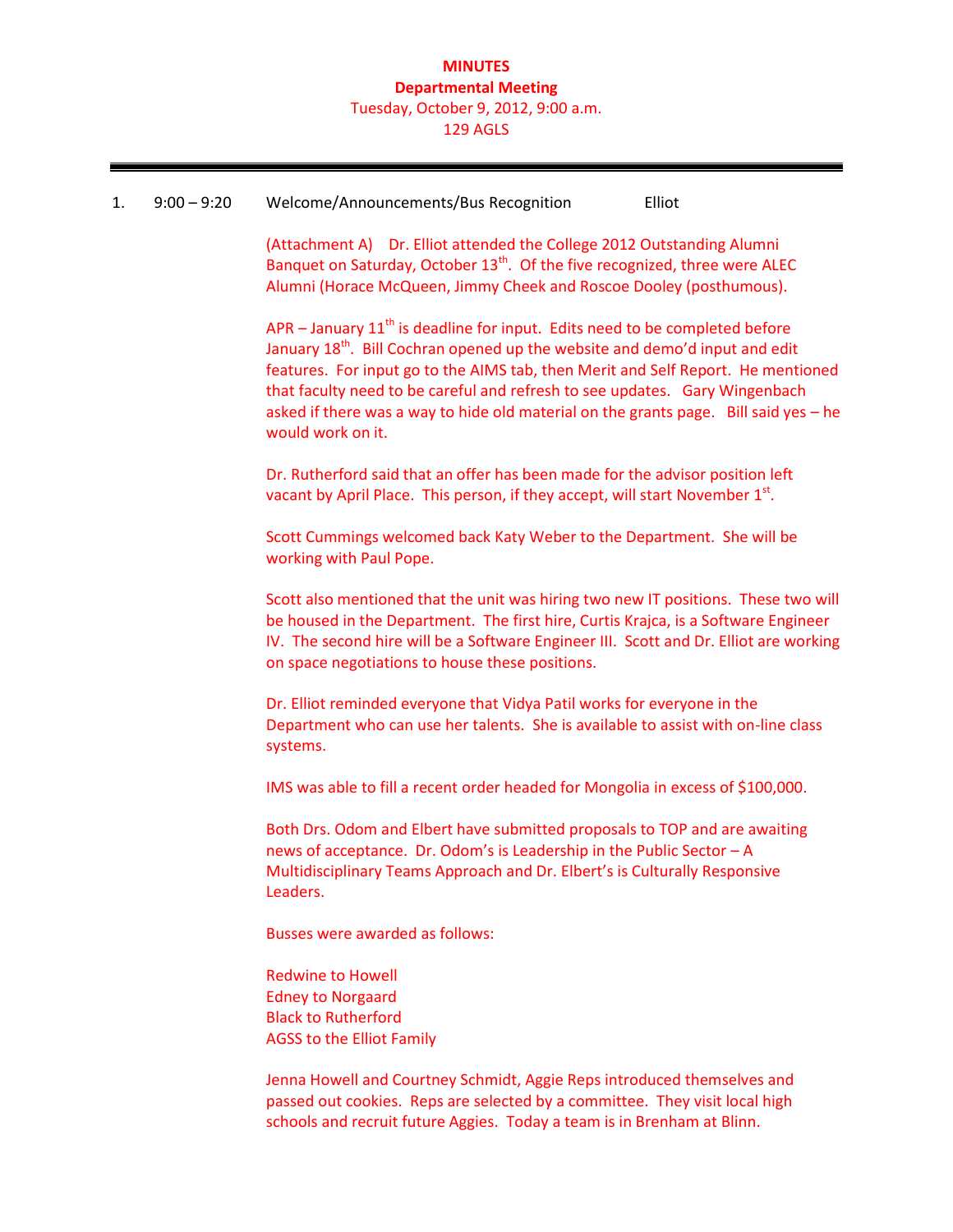2. 9:20 – 9:35 Aggie Honor System Mr. Tim Powers, Director Tracy Rutherford introduced Tim Powers, who is the Director of the Aggie Honor System. Mr. Powers said that he had asked to be put on the agenda today so that he could explore expanding the Aggie Honor System Office's visibility by presenting resource information and answering questions related to academic integrity and options faculty members have when addressing possible violations.

> Mr. Powers has been with the unit for one year and is responsible for facilitating academic integrity in the classroom. The two most common violations are plagiarism and cheating. These account for 80% of total violations. The most common sanction is a zero on an assignment.

> An F\* can't be dropped or removed until remediation has been completed – "cheater rehab." Student can't drop a class in which he has been charged with a violation.

> Total violations so far this year are exceed 400 – but that is less than 1% of the total enrollment. His office is a central clearing house and has access to all colleges and departments. ALEC has had three cases this year while the College has had 37. Most of those were in biology and calculus classes.

> How do they actually help? They identify misconduct and then do as much or as little as the professor requests. They will process all paperwork. They will meet with students and will also work with parents. (Attachment B)

3. 9:35 – 9:40 AGSS Andrews/Pannone Kevin Andrews reminded everyone that AGSS will conduct mock defenses. Contact anyone in AGSS for additional information. Those conducted so far have been very successful.

> Service project starting tomorrow will be a food drive for Aggies Can. A box will be placed in the break room.

Road trips are still being planned.

4. 9:40 – 9:55 Continuation of Announcements Elliot Jonathan Howell reported that Zachary Goodwin entered and won a contest initiated by the Texas Farm Bureau. His prize was \$1000 and the Department will receive \$500. The national competition will be in Phoenix and the prize will be not only dollars, but also a truck valued at \$55,000.

> Food Safety Grand Opening next Monday. They had no actual physical space before. Mark Guerra and Annie Specht both devote time to this group. Dr. Elliot asked everyone to attend if possible.

Dr. Elliot gave a medical update on Maureen Elliot. She has undergone 16 chemo treatments so far. The next four Mondays they will be at M D Anderson preparing for surgery on October 23<sup>rd</sup>.

Julie Harlin serves as our rep on the Faculty Senate. She said that issues are addressed each month and to let her know if you wanted her to report on anything. They meet the  $2^{nd}$  Monday of each month at 3:15.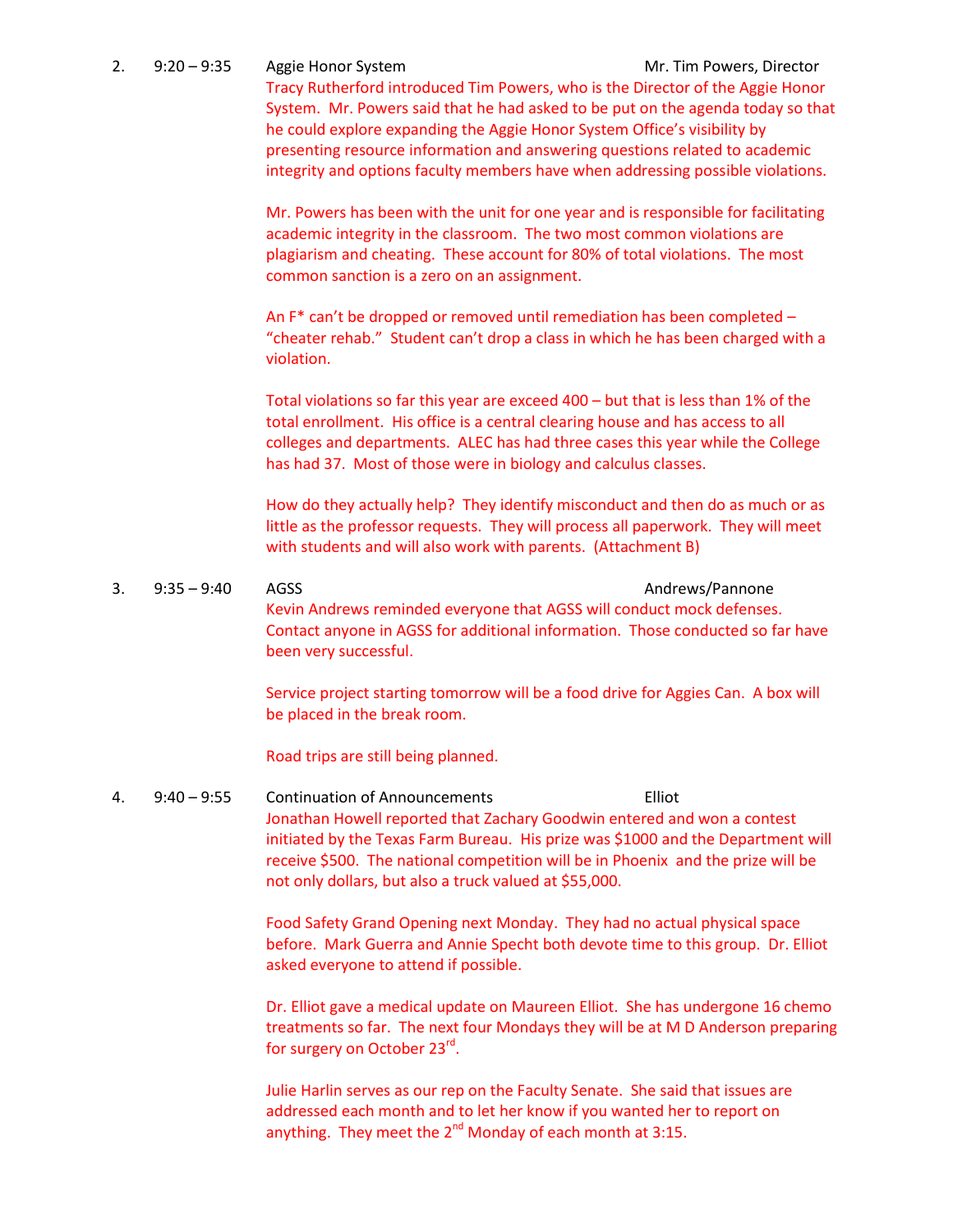Clarice reported that course schedule deadline is this Thursday. She also mentioned that she could assist with any room scheduling necessary.

5. 9:55 – 10:10 Athletes and Academics and Academics Mr. Brad Barnes, Director

Athletic Compliance

Dr. Rutherford introduced Mr. Brad Barnes and Mr. David Batson with the Athletic Compliance Office.

The mission of the office is to insure NCAA compliance. They are responsible for maintaining the institutions integrity in the area of athletic compliance and to assist the athletic department in maintaining intercollegiate athletics an integral part of the educational program and the athlete. Mr. Barnes told several stories about top institutions who thought they were above reproach – but were discovered to have serious problems – one most recently being North Carolina. The main problem there was agent issues and misuse of tutors. Both gentlemen said faculty could contact them directly if they ever had questions about what they could and could not do for athletics in their classes. Center for Student Athlete Services is not to contact ALEC faculty directly. They are to use proper channels. That means contacting one of the associate heads or the department head. See (Attachment C) for a great guide to NCAA rules.

| 6. | $10:10 - 10:30$ Faculty Meeting | Elliot |
|----|---------------------------------|--------|
|    |                                 |        |

- Productivity/Excellence (or irrelevance?)
- Program Area Discussion (Rutherford)

#### **Travel Request Form Deadlines**

Domestic (30 days prior to trip): e.g., travel December 1, 2012 due by November 1, 2012 International (60 days prior to trip): e.g., travel January 1, 2013 due by November 1, 2012

#### **Upcoming Events**

November 22-23, Thanksgiving Break December 3, College Holiday Social December 24-January 1, Holiday Break

#### **Future Departmental Meetings**

December 5, Wednesday, 9:00 am January 9, Wednesday, 9:00 am, AgriLife Conference February 12, Tuesday, 2:00 pm March 7, Thursday, 9:00 am April 2, Tuesday, 2:00 pm May 6, Monday, 9:00 am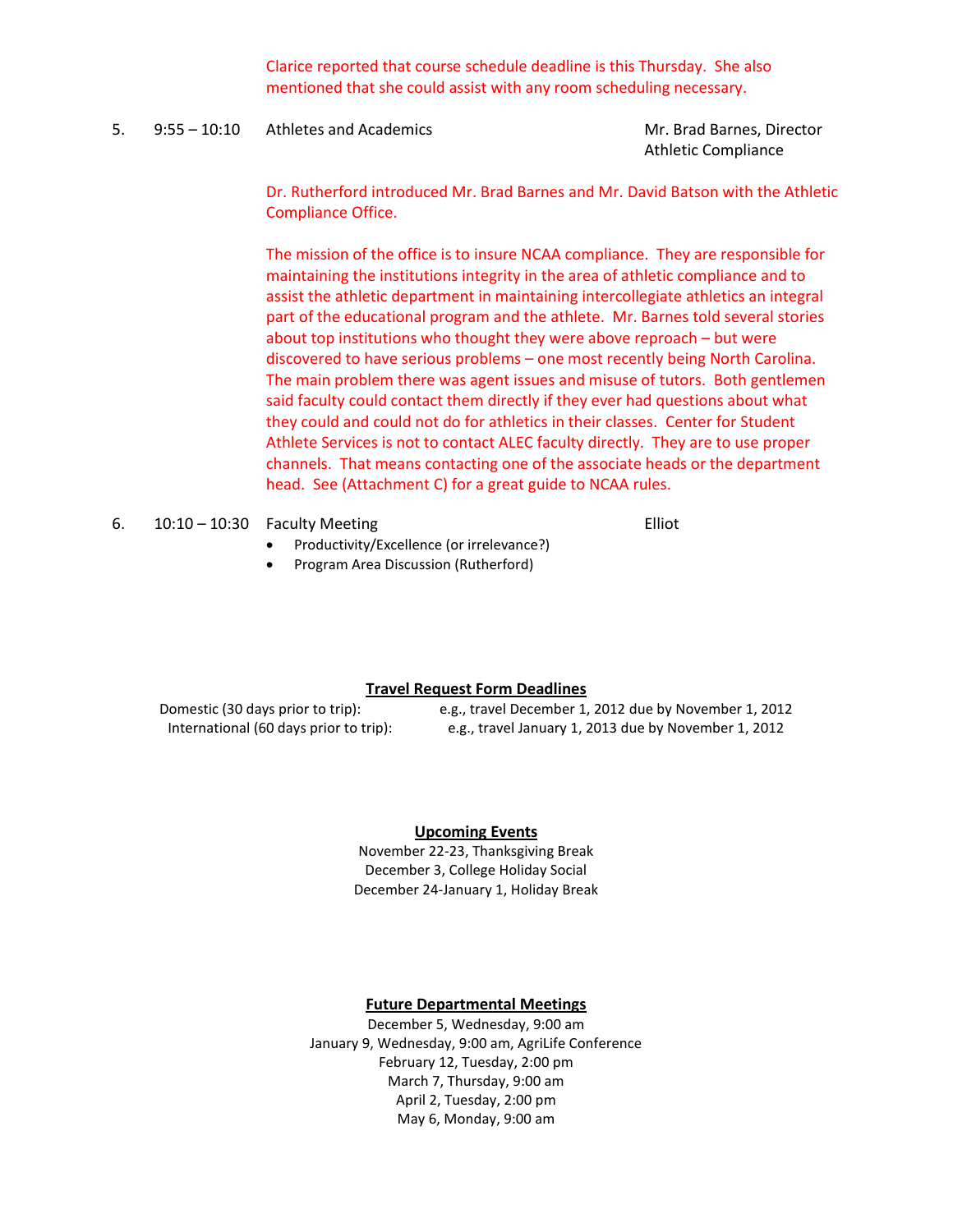## ALEC: October 9, 2012

- 1. Congratulations and Thank You:
	- a. **Horace McQueen, Jimmy Cheek,** and **Roscoe Dooley** will receive Outstanding Alumni Awards from the College this Saturday.
	- b. **Drs. Rutherford and Murphy** for an "on time" WEAVE On-Line submission
	- c. The Role of Social Sciences in Feeding the World A Conference for University Faculty and High School Social Studies Teachers Funded by the Texas Faculty Collaboratives College and Career Initiatives: **Dr. Wingenbach.**
	- d. **Briers, Gary; Dunsford, Deborah W.; Harlin, Julie; Murphy, Tim;** and **Williams, Jen** for volunteering to be a part of the Provost Academic Services IT pilot program.
- 2. Announcements:
	- a. **APR 2012**
		- **i. Input completed by January 11**
		- **ii. Edits completed by January 18**
	- b. Advisor Search **Dr. Rutherford**
	- c. Organizational Development 2 IT positions: **Scott Cummings**
	- d. On-line learning assistance: **Vidya Patil**
- 3. Publications/Presentations:
	- a. **Rayfield, J., Murphy, T., Briers, G. & Lewis, L. J.** Identifying Innovative Agricultural Education Programs. Journal of Career and Technical Education, In Press.
	- b. **Lawrence, S. G., Rayfield, J. Moore, L. L.,** & Outley, C. An Analysis of FFA Chapter Demographics as Compared to Schools and Communities. Journal of Agricultural Education, In Press.
	- c. **Lauren Lewis's** master's thesis work "Student Knowledge & Perceptions of SAE" has been selected as one of four papers to be presented at the NASAE (National Association of Supervisors of Agricultural Education) National Conference in Indianapolis during their research theory to practice session.
	- d. **Hanagriff, R.** & Rhoades, R. "A Rank Ordered Discrepancy Assessment of Commodity Association Member's Perceptions of Product Value and Breed Performance Data" submitted for consideration for The Finance, Economics & Global Business Research Conference accepted for presentation at the conference and publication in the journal.
- 4. Grant Management 101 (should provide 3 out of 4 of these to the Department meaning faculty become managers or facilitators of the grants).
	- a. Salary Savings (100% to Department [50% department] and PIs [50%] restricted discretionary)
	- b. Indirect (40% to be split 60/40 between Department and PIs discretionary)
	- c. Personnel (project director, support staff, GTAs, etc.)
	- d. Operations (e.g., travel, supplies, copying, printing, etc.)
	- e. Funded:
		- i. **Edney, K.** IMS curriculum sales to Mongolia:  $> $100,000$ .
	- f. Submitted:
		- i. TOP Leadership in the Public Sector-A Multidisciplinary Teams Approach: **Dr. Odom**
		- ii. TOP Culturally Responsive Leaders: **Dr. Elbert**
- 5. Dutch treat lunch with Dr. E.
	- a. Contact Debbie King to schedule and leave a contact number (for rescheduling): October 16, 29, 30, 31; November 6, 7, 9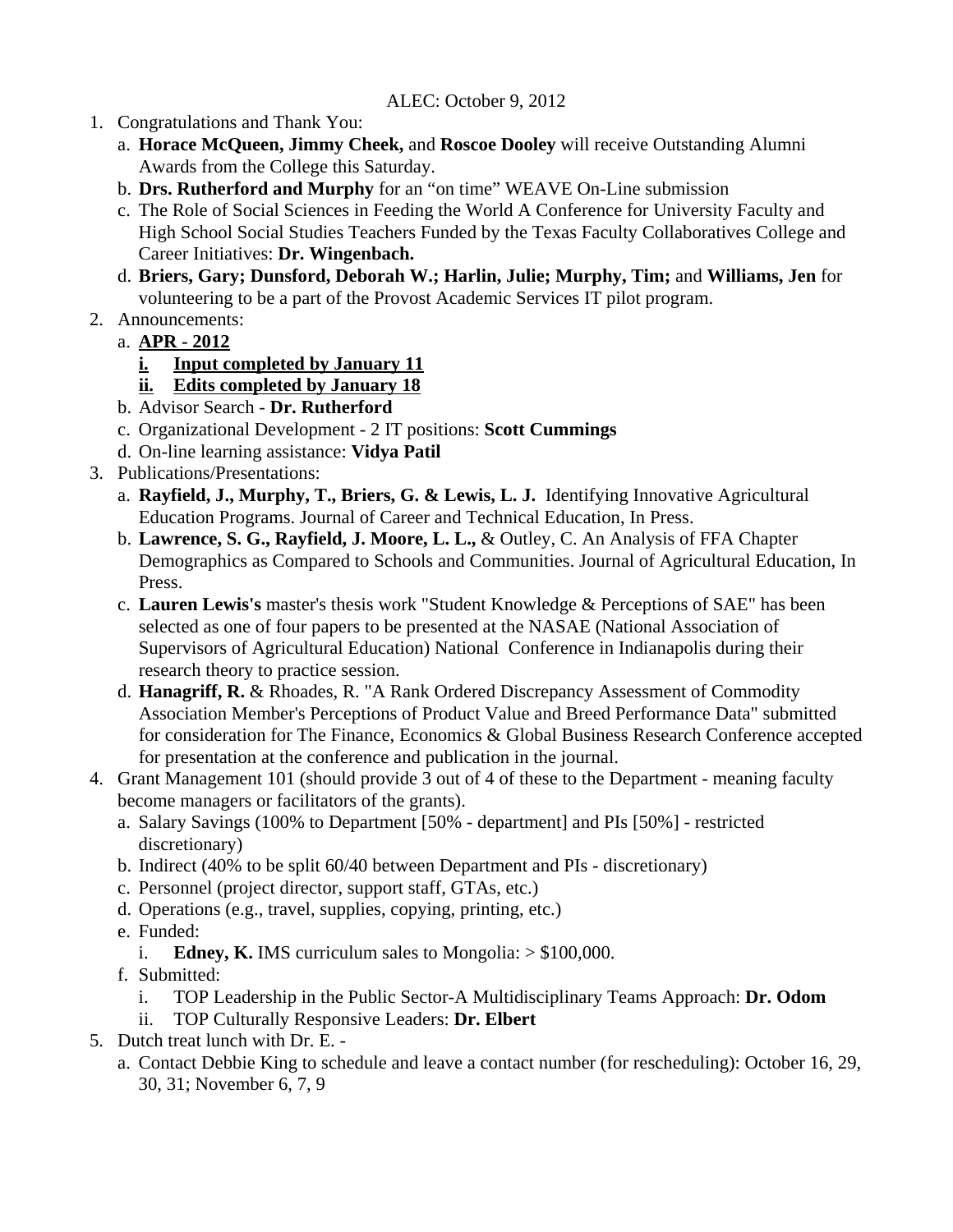**1** 





Over the past three years, the most common types of violations include:

- Plagiarism: 47%
- Cheating: 36%
- Falsifying or fabricating data: 5%
- Complicity: 5%

## **Sanctions**

- A zero on an assignment
- A course grade reduction
- Required to participate in extra requirements for a course

 $\mathsf{M}[\mathsf{M}]$ 

TEXAS A&M

- Educational Sanctions (academic integrity seminar, university or community service)
- An "F\*" in the course
- Separation from the University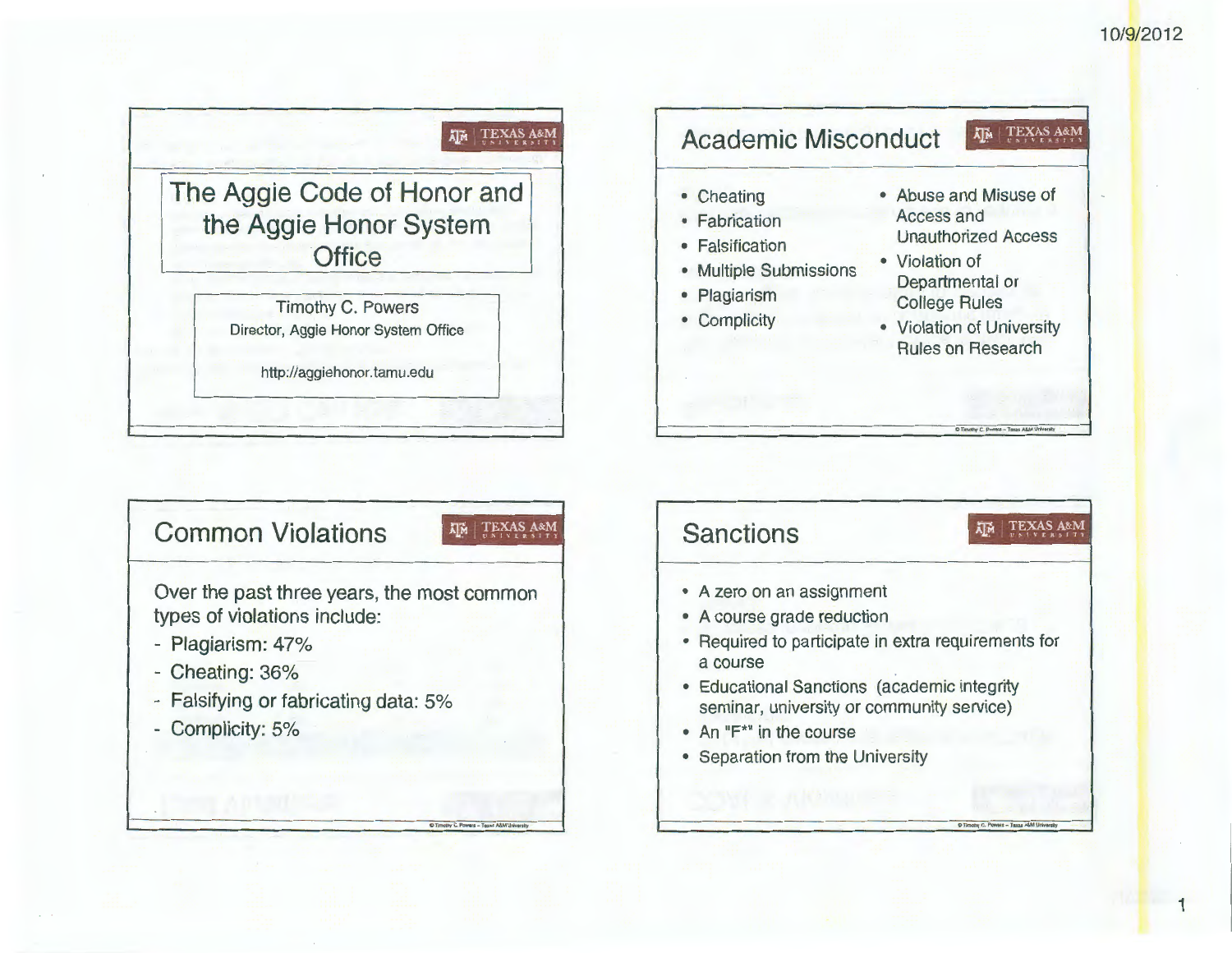| <b>Addressed by</b><br><b>Faculty</b> | <b>Addressed by</b><br><b>Honor Council</b> | <b>Total</b> |
|---------------------------------------|---------------------------------------------|--------------|
| 211                                   | 20                                          | 231          |
| 534                                   | 27                                          | 561          |
| 221                                   | 28                                          | 249          |
| 389                                   | 34                                          | 423          |
|                                       |                                             |              |
|                                       |                                             |              |
|                                       |                                             |              |
|                                       |                                             |              |
|                                       |                                             |              |
|                                       |                                             |              |
|                                       |                                             |              |

**COALS Violations AD.1 TEXAS A&M** - 3 (<1%) cases were reported by COALS instructors

37 cases involving students in COALS majors

## **How AHSO Can Help**

**XIM TEXAS A&M** 

 $Q$  Timothy C. Powers - Texas A&M Unive

Once a faculty member discovers a violation and chooses to handle it autonomously, the AHSO can:

- Meet with the student to explain the violation and sanctions
- Process all of the paperwork
- Explain to the student their rights, including any appeal information
- Work with students and (angry) parents to help them understand why this process is important
- Monitor the process so that student and faculty rights are protected
- Time commitment from the faculty member can be 5 minutes, if all of the information is readily available during the report submission process

The Honor Council process can be a little more time consuming, but usually it will be around one hour of your time

Resources

TEXAS A&M

**C. Powers - Texas A&M Uni** 

**D Timolhy C. Powers - Texas A&M** 

The Aggie Honor System Office is available to give guest lectures on academic integrity and the Aggie Honor System to classes or organizations

Visit http://aggiehonor.tamu.edu to request a lecture

AggieHonor@tamu.edu or 979-458-3378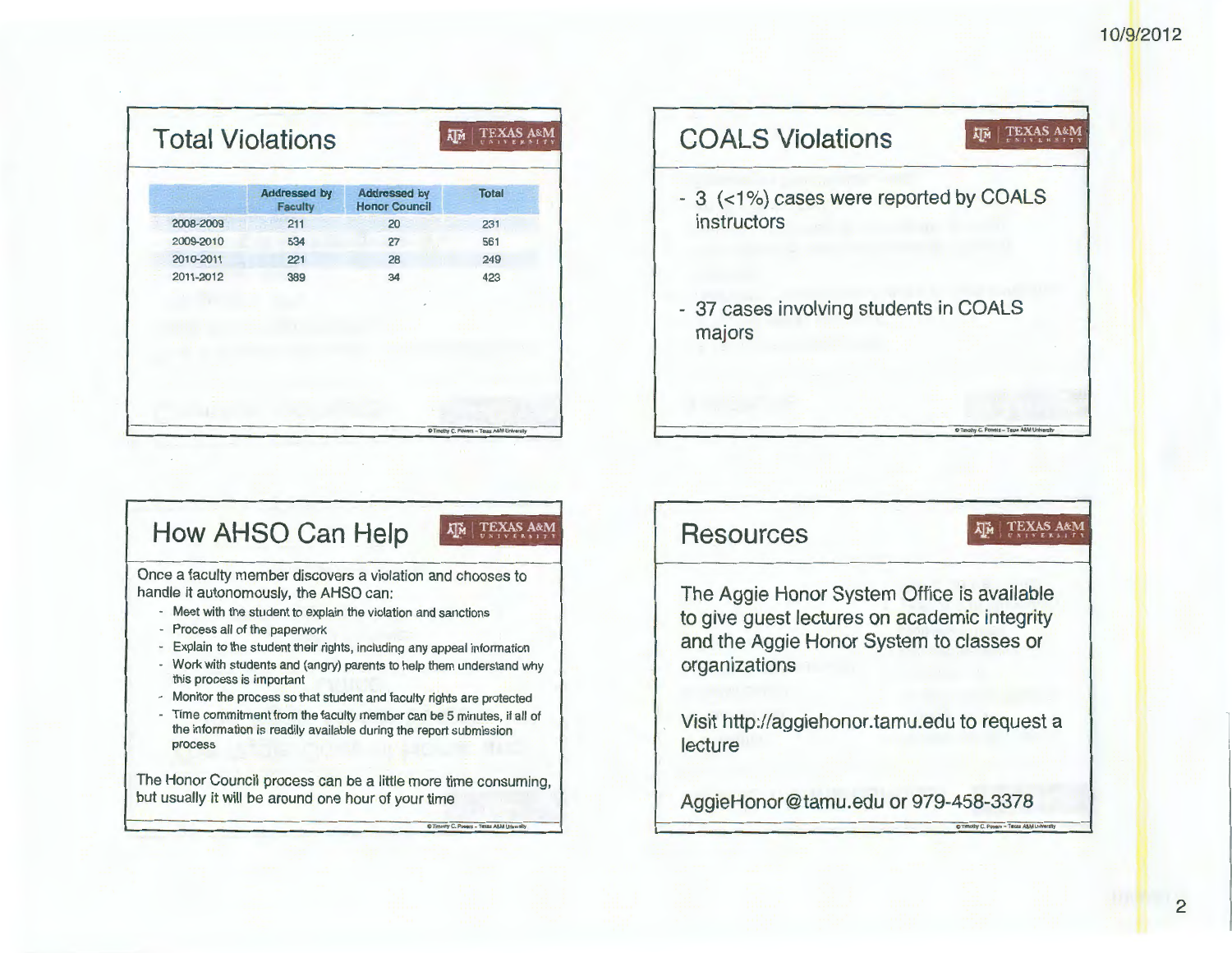## ASK BEFORE YOU ACT

#### **INSIDE THIS GUIDE**

- **Agents**
- **Awards**
- **Benefits**
- **Boosters**
- **Comp Admissions**
- **Drug Testing**
- **Eligibility**
- **Employment**
- **Ethical Conduct**
- **Medical Benefits**
- **Other Funds**
- **Practice**
- **Sports Wagering**
- **Support Services**

#### **BOOSTERS**

Assume an individual is a booster if they are a former student, friend, donor, corporate sponsor, fan or general supporter of Texas A&M's athletic programs. Once an individual or organization is identified as an athletic booster, that status is retained indefinitely.

#### **RECRUITING**

Boosters may not engage in behavior that could be construed as recruiting for Texas A&M Athletics (e.g., calling, writing, or contacting parents of prospects and encouraging them to choose Texas A&M); however, contacts that occur on Texas A&M's campus between prospects or their relatives and the relatives of an enrolled studentathlete are permissible.

# ENTOURAGE

## **Guide to NCAA Rules for Those Associated with Student-Athletes**

**COMPLIANCE@ATHLETICS.TAMU.EDU 979-845-1904** 

## **MESSAGE TO RECIPIENTS OF THIS GUIDE**

Texas A&M University is responsible for insuring that information regarding athletic compliance and NCAA rules is provided to those individuals who are affiliated with Texas A&M Athletics and those individuals affiliated with the Texas A&M studentathletes.

 Understanding the information contained in this guide can help you

and the student-athletes avoid actions that could jeopardize the studentathlete's eligibility. Since all pertinent information cannot be addressed in the pamphlet, please feel free to email



**Why are you receiving this?** To help everyone avoid problems with NCAA rules

or call if you have any questions.

Texas A&M appreciates your cooperation with the Athletic Compliance Office as we strive to insure that all our student-athletes remain athletically eligible throughout their collegiate career.

Gig'em,

Texas A&M's Office of Athletic Compliance

## **NCAA BASIC PRINCIPLES**

#### *The Fundamental Policy of the NCAA:*

 The competitive athletics programs of member institutions are designed to be a vital part of the educational system. A basic purpose of The NCAA is to maintain athletics as an integral part of the educational program and the athlete as an integral part of the student body, and by so doing, retain a clear line of separation between intercollegiate athletics and professional sports. **NCAA Bylaw 1.3.1**

#### *Responsibility of the Institution:*

 NCAA rules require Texas A&M to comply with all applicable rules and regulations in the conduct of its athletics programs, to monitor its programs to assure compliance and to identify and report instances in which compliance has not been achieved. In any such instance of noncompliance, the institution must cooperate fully with the NCAA and take appropriate corrective actions to avoid repeat instances. Texas A&M's staff, student-athletes, and other individuals and groups representing the institution's athletics interests must comply with the applicable rules, and Texas A&M is held responsible for such compliance. **NCAA Bylaw 2.8.1**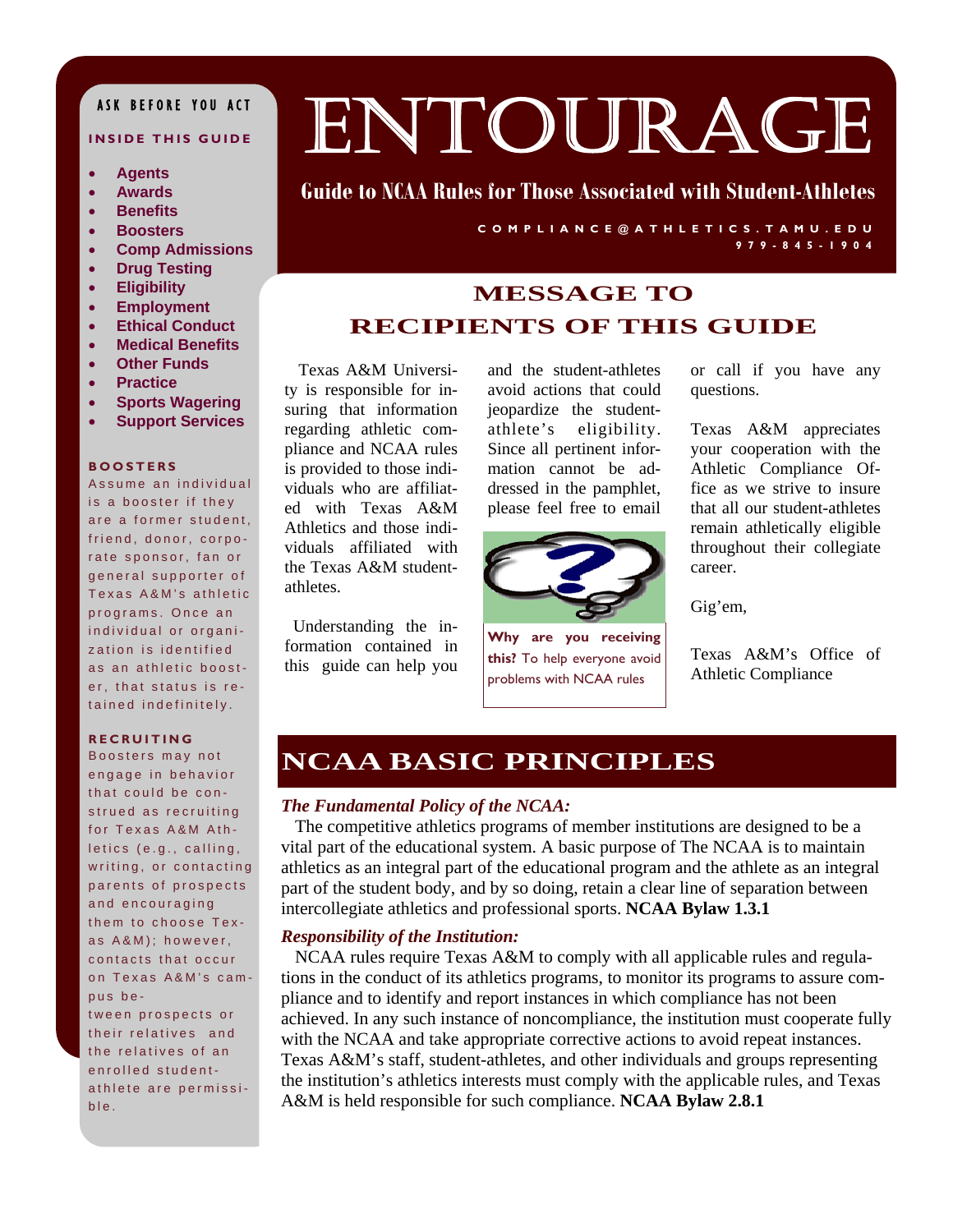**COMPLIANCE@ATHLETICS.TAMU.EDU 979-845-1904** 

## **AMATEUR STATUS**

### **Q: How may a student-athlete lose his or her amateur status?**

- A: A student-athlete may lose his or her amateur status and become ineligible for NCAA competition in many ways including but not limited to:
	- Using his or her athletics skill (directly or indirectly) for pay in any form in his or her sport
	- Accepting a promise of pay even if such pay is to be received following completion of intercollegiate athletics participation
	- Signing a contract or commitment of any kind to play professional athletics,
	- Allowing a 3rd party other than him/herself, Texas A&M's professional sports counseling panel, his/her head coach, or his/her parents/legal guardians (e.g., lawyer, advisor) to speak to professional sports representatives or to otherwise market the student-athlete's athletic ability
	- Receiving, directly or indirectly, a salary, reimbursement of expenses or any other form of financial assistance from a professional sports organization based upon athletics skill or participation (limited exceptions apply—ask us!)
	- Competing on any professional athletics team
	- Accepting benefits from or having agreements with agents (see page 3 for more on agents), financial advisors, sport marketers, or their runners or employees.

## **ACADEMIC ELIGIBILITY**

### **Q: What are the general academic requirements for continuing eligibility?**

- A: Student-athletes at Texas A&M must meet the following academic standards to be eligible for intercollegiate competition and practice:
	- Be enrolled in at least a minimum full-time program of studies (12 hours per semester)
	- Be in good academic standing
	- Maintain progress toward a baccalaureate degree (see page 12) **NCAA Bylaw 14.01.2**
	- Abide by the Aggie Honor Code and NCAA ethical conduct standards.

### **Q: When must student-athletes declare a degree program?**

A: By the beginning of his/her third year (or fifth full-time semester) of enrollment, a studentathlete must have chosen a degree program whereby progress toward degree is calculated partially on the amount of credit hours earned toward completion of their degree. **NCAA Bylaw 14.4.3.1.7** 

### **Q: Are there additional degree requirements for eligibility?**

A: Yes. Each year student-athletes must meet and maintain certain requirements to remain athletically eligible. For specifics concerning your student-athlete's academic and athletic eligibility you may contact the student-athlete's Athletic Academic Scholastic Supervisor at 979-845- 3945.

### **Q: What is the NCAA's penalty for academic fraud?**

A: One season of competition and one year of ineligibility.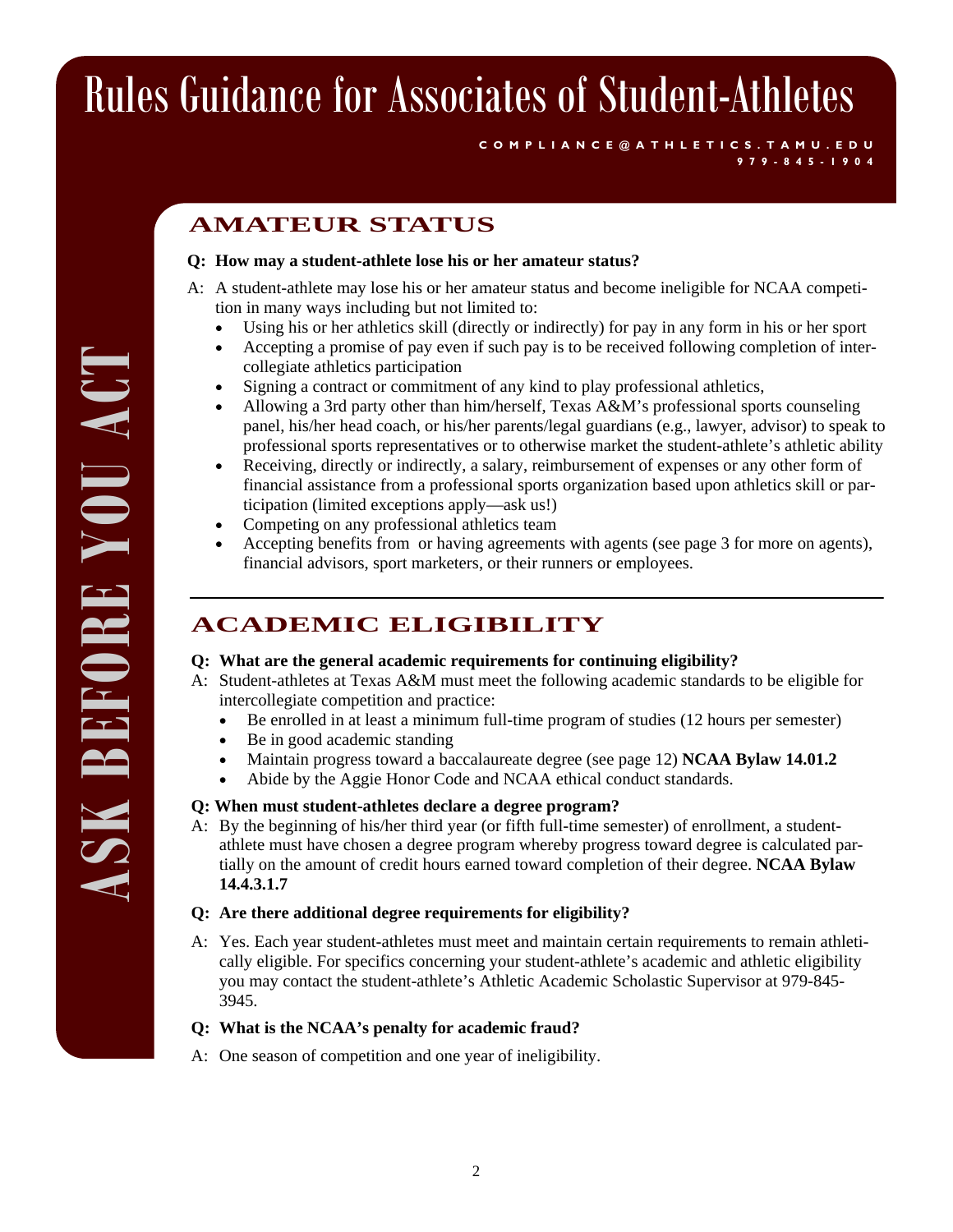**COMPLIANCE@ATHLETICS.TAMU.EDU** 

## **AWARDS, BENEFITS & BOOSTERS**

## **Q: What is an award?**

- A: An award is an item given in recognition of athletics participation or performance.  **NCAA Bylaw 16.02.1**
- **Q: What are examples of awards student-athletes may or may not receive?**
- A: Athletics awards given to individual student-athletes are limited to those approved or administered by Texas A&M University, the SEC or the NCAA. Examples of awards student-athletes may receive include annual participation, national champions, conference champions and additional awards in recognition of special attainment or contributions to a team's competitive season (e.g., scholar-athlete, most improved player, most minutes played). Student-athletes should contact Athletic Compliance before accepting awards for their participation in competition other than that scheduled by Texas A&M Athletics. **NCAA Bylaw 16.1**

### **Q: What is an extra benefit?**

A: An extra benefit is any special arrangement by a Texas A&M employee or a representative of the institution's athletics interests (i.e., booster) to provide a student-athlete or the student-athlete's relative(s) or friend(s) a benefit not expressly authorized by NCAA legislation. Receipt of a benefit by student-athletes or their relatives or friends is not a violation of NCAA legislation if it is demonstrated that the same benefit is generally available to Texas A&M students or their relatives or friends or to a particular segment of the student body determined on a basis unrelated to athletics ability. **NCAA Bylaw 16.02.3** Furthermore, the extra benefits rule precludes parents from receiving benefits from boosters they befriend after their child has become a student-athlete.

## **Q: What is an agent?**

A: Any individual (including a student-athlete's relatives) who, directly or indirectly: (a) represents or attempts to represent an individual for the purpose of marketing his or her athletics ability or reputation for financial gain; or (b) seeks to obtain any type of financial gain or benefit from securing a prospective student**-**athlete's enrollment at an educational institution or from a studentathlete's potential earnings as a professional athlete.

## **Q: What is the big deal about utilizing the services of an agent?**

A: An individual will be ineligible for NCAA competition in a sport if: (a) he/she ever has agreed (orally or in writing) to be represented by an agent for the purpose of marketing his or her athletics ability or reputation in that sport; or he/she (or his or her relatives or friends) accepts transportation or other benefits from any person (e.g. agent, runner, advisor) who represents any individual in the marketing of his or her athletics ability even if the individual has indicated that he or she has no interest in representing the student-athlete in marketing his/her athletics ability or reputation and does not represent individuals in the student-athlete's sport.

### **Q: May Texas A&M University or a booster pay or provide for relatives or friends of studentathletes' expenses to visit a student-athlete?**

**A:** No, with some limited exceptions for the institution but none for boosters. **NCAA Bylaw 16.6.1** 

**979-845-1904**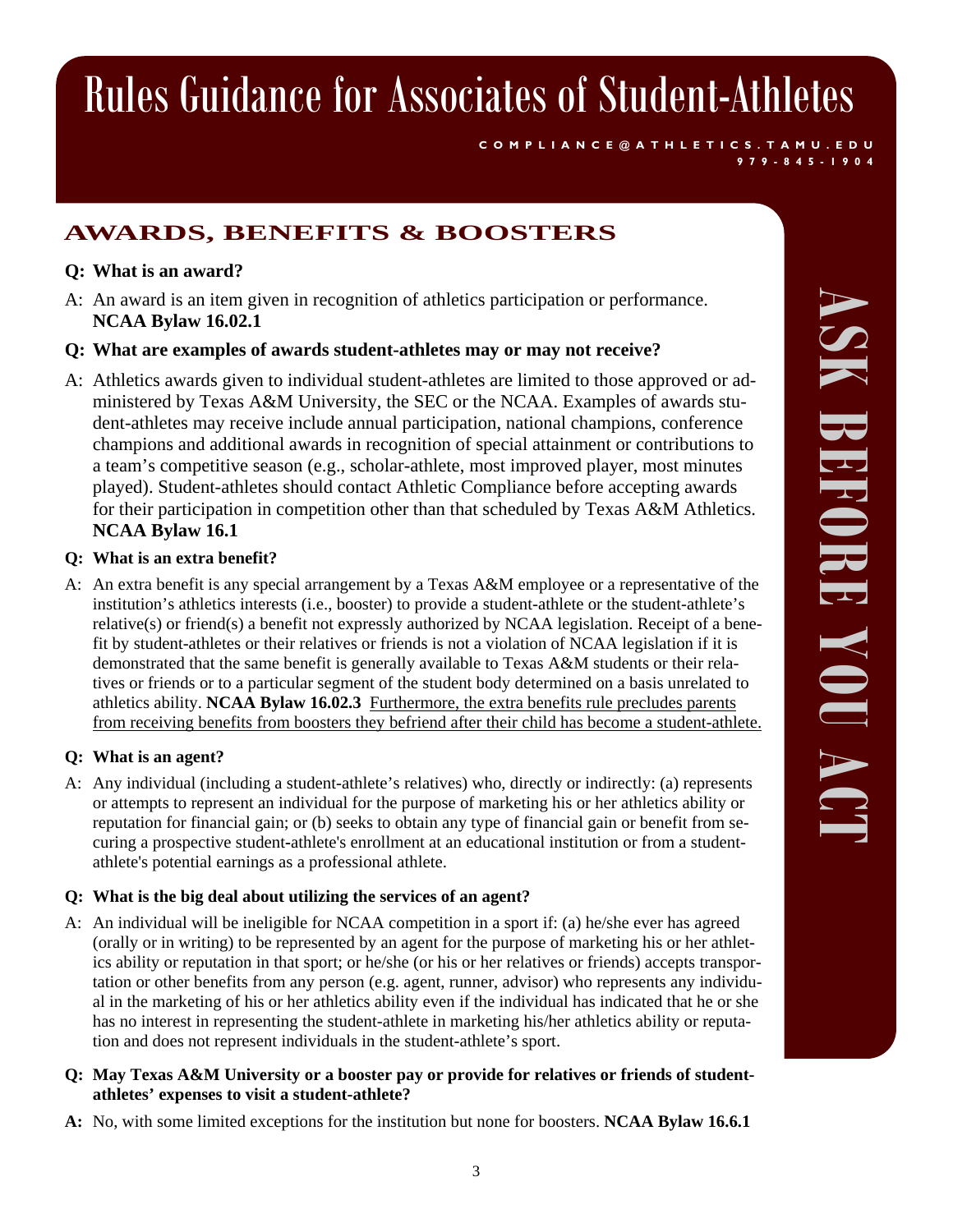#### **COMPLIANCE@ATHLETICS.TAMU.EDU 979-845-1904**

## **AWARDS, BENEFITS & BOOSTERS CONT.**

- **Q: May Texas A&M University, a booster, or an individual unrelated to a student-athlete provide a student-athlete with the use of an automobile?**
- A: No. A student-athlete should not use or receive an automobile from any individual he or she is not legally or naturally dependent upon. Any purchase of a vehicle must be at fair market value and in the same manner as can be purchased by the general public. **NCAA Bylaw 16.11.2.3; 13.5.2.2.2**

### **Q: What are other examples of extra benefits?**

- **A:**
- Special discount not available to the public or based on athletics
- Free or reduced cost (e.g., rent below fair market value) housing
- Use of automobiles or other transportation not belonging to his/her immediate family
- Entertainment at free or reduced cost
- Loans not available to the general public or general student body
- Bail or bond payment arrangement
- Use of a credit card not belonging to the student-athlete or his/her immediate family.
- Co-signing a note with an outside agency to arrange a loan
- Free or reduced cost legal services

### **Q: May student-athletes accept an invitation to dinner from a staff member, parent of a student-athlete or booster?**

- A. 1) For meals from staff members: A student-athlete or the entire team in a sport may receive an occasional meal in the locale of the institution on infrequent and special occasions.
	- 2) For meals from a parent of a student-athlete: A parent of a student-athlete is allowed to provide their son's or daughter's teammate(s) with an occasional meal at any location on an occasional basis.
	- 3) For meals from a booster: A student-athlete or the entire team in a sport may receive an occasional meal in the locale of the institution on infrequent and special occasions under the following conditions:
		- The meal may only be provided in an individual's home, on the Texas A&M Campus or at a facility that is regularly used for home competition and may be catered; and
		- A booster may provide reasonable local transportation to student-athletes to attend the meal function only if the meal function is at the home of that booster.
		- **Student-athletes' friends and relatives may** *not* **receive this meal**





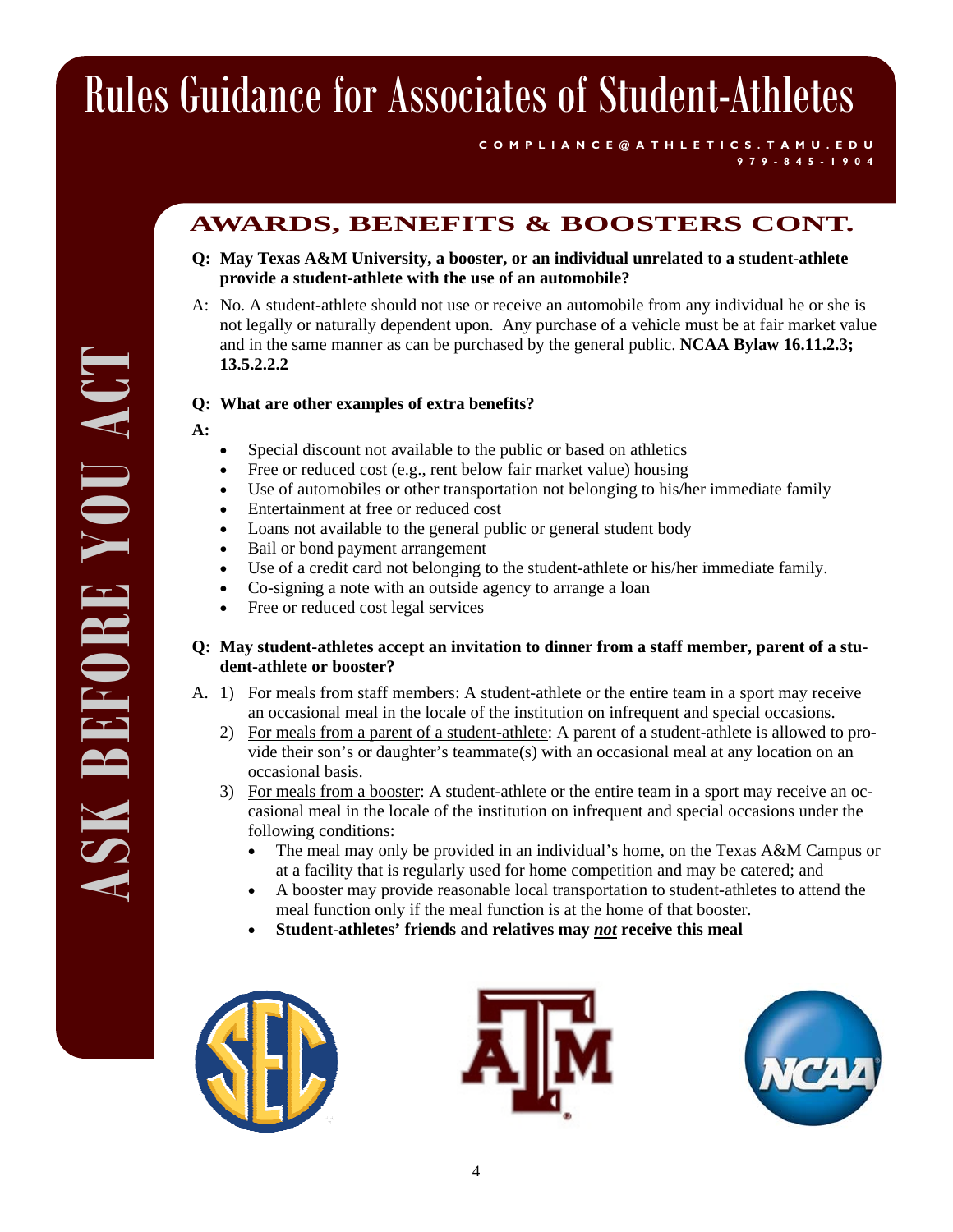**COMPLIANCE@ATHLETICS.TAMU.EDU 979-845-1904** 

## **AWARDS, BENEFITS & BOOSTERS CONT.**

- **Q: May Texas A&M staff members provide local transportation to student-athletes?**
- A: Texas A&M staff members may occasionally provide reasonable local transportation to studentathletes. **NCAA Bylaw 16.9.1-(f)**
- **Q: May an individual outside Texas A&M University serve as a sponsor family for a studentathlete?**
- A: No—unless such sponsorship program occurs as part of a formal program to provide the same benefits and services to all students at Texas A&M. **NCAA Bylaw 16.11.2.6**
- **Q: May Texas A&M University provide assistance to student-athletes for various personal expenses?**
- A: Yes, but only under certain conditions specified by the NCAA. The NCAA Student Athlete Opportunity Fund and Special Assistance Fund are available to provide direct benefits but not cash payments to student-athletes or their families as determined by the institution and the SEC. The fund is intended to be used to assist student-athletes in meeting financial needs that arise in conjunction with participation in intercollegiate athletics, enrollment in an academic curriculum or that recognize academic achievement.

If you or the student-athlete are in need of assistance, please contact Mona Osborne at (979) 862-6027 to find out more information.

## **COMPLIMENTARY ADMISSIONS**

### **Q: May parents or friends utilize complimentary admissions provided to student-athletes?**

- A: Yes. Texas A&M may provide up to four complimentary admissions per home or away contest to student-athletes in their sport and up to six complimentary admissions to each student-athlete on a team participating in a postseason event (e.g., conference championship, NCAA championship, National Invitation Tournament, bowl game). To utilize the complimentary admissions, guests are required to present identification to the person supervising the pass list at the admission gate and sign acknowledging receipt of complimentary admissions. **NCAA Bylaw 16.2.1**
- B: Neither student-athletes nor their parents or guests may receive payment from any source for complimentary admissions. Also, they may NOT exchange or assign complimentary admissions for any item of value.

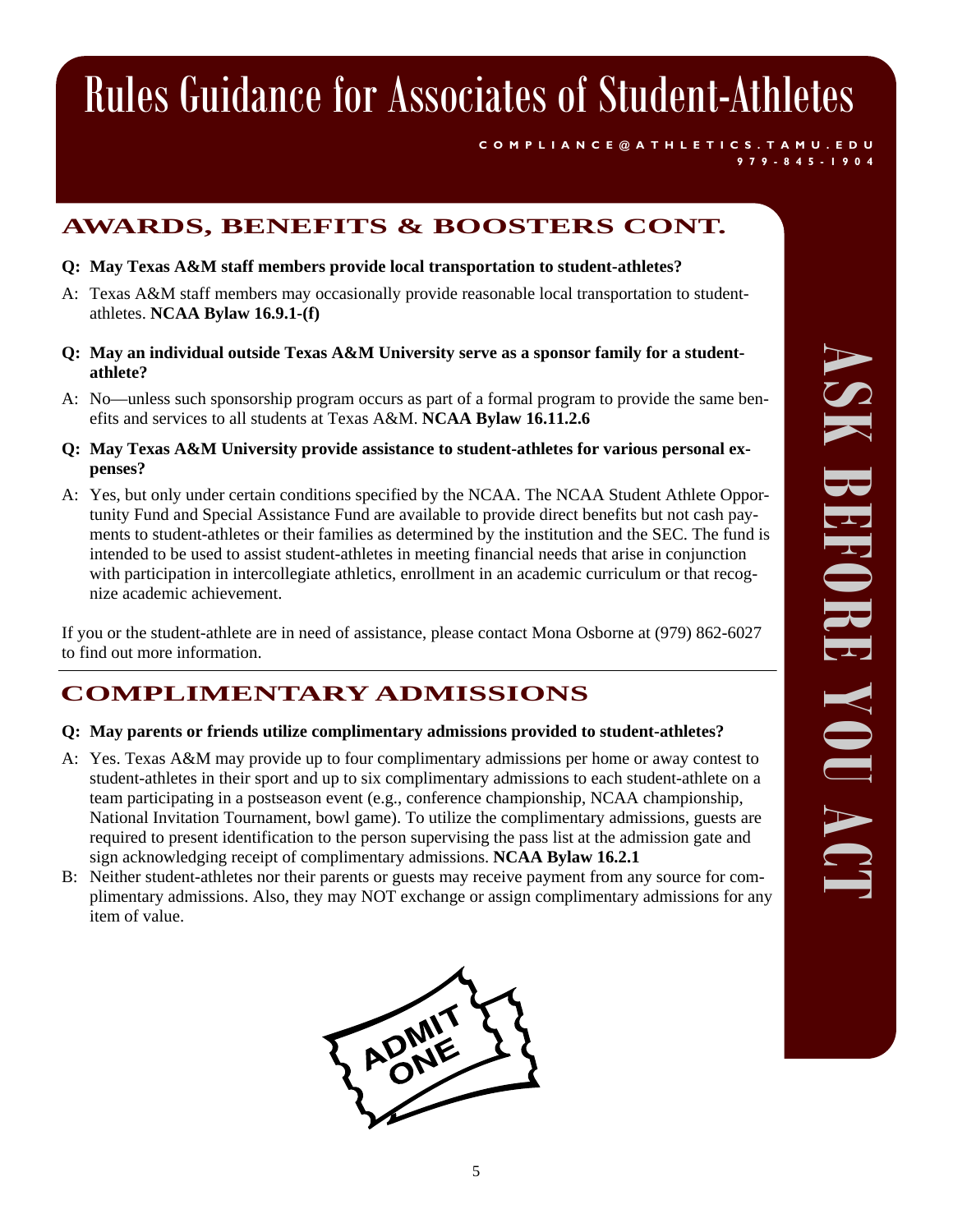## **EMPLOYMENT**

#### **Q: May student-athletes obtain employment during the academic year at Texas A&M?**

- A: Yes, student-athletes (regardless of scholarship status) may work during the academic year, but the conditions are that student-athletes:
	- May be compensated only for work actually performed
	- May not be paid more than the going rate in that locality for similar services
	- May not receive any remuneration for value or utility that the student-athlete may have for the employer because of the publicity, reputation, fame or personal following he/she obtained because of athletics ability;

**COMPLIANCE@ATHLETICS.TAMU.EDU** 

**979-845-1904** 

#### STUDENT-ATHLETES EARNING MONEY TEACHING THEIR SPORT

Student-athletes may receive compensation for teaching or coaching sports skills or techniques in their sport on a fee-for-lesson basis provided:

- Institutional facilities are not used;
- Playing lessons shall not be permitted (i.e., the student-athlete may not be paid for simply practicing or playing with someone);
- The institution obtains and keeps on file documentation of the recipient of the lesson(s) and the fee for the lesson(s) provided during any time of the year (documentation must be turned in to Athletic Compliance Office);
- The compensation is paid by the lesson recipient (or their family) and not by another individual or entity;
- Instruction to each individual is comparable to the instruction that would be provided during a private lesson when the instruction involves more than one individual at a time;
- The student–athlete does not use or allow his or her name, picture or appearance to be used to promote or advertise the availability of fee-for-lesson sessions; and
- When a student-athlete provides lessons through a sports club, the student-athlete may not receive expenses for transportation to or from the site of employment, or any other benefits unless such expenses or benefits are provided for all employees **NCAA Bylaw 12.4.1**

#### **Q: May student-athletes obtain employment during official Texas A&M vacation periods?**

A: Yes. Student-athletes may continue to receive legitimate employment earnings during official vacation periods.

#### **Q: May student-athletes use their name or picture to promote the company where they work?**

**A:** No. A student-athlete's name, image, or personal appearance may not be used to promote a commercial business, not even one owned by the student-athlete's family.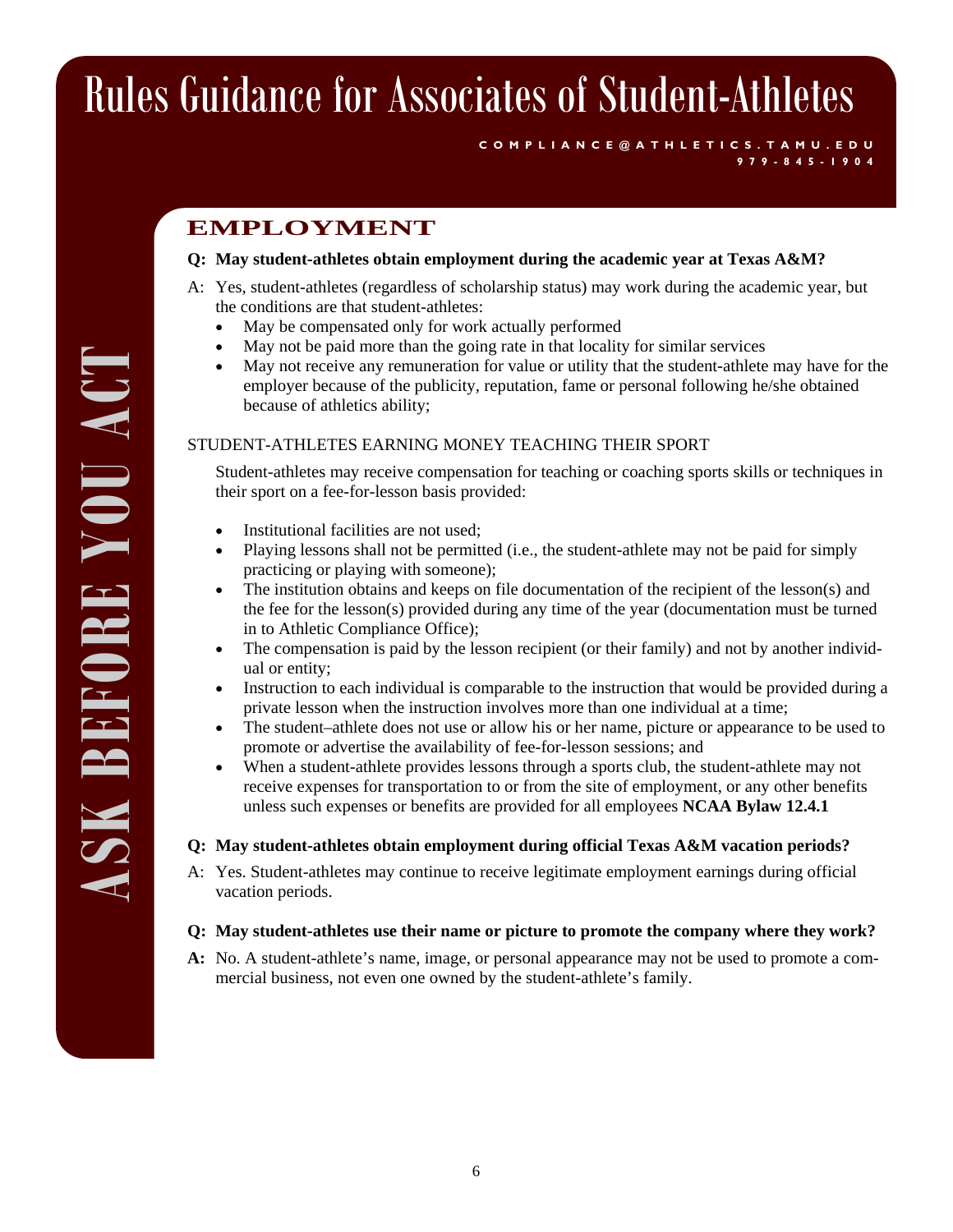**COMPLIANCE@ATHLETICS.TAMU.EDU** 

**979-845-1904** 

## **SPORTS WAGERING**

**Q: What are the NCAA's rules on sports wagering?** 

A: NCAA rules prohibit student-athletes and all athletics staff from: (a) providing insider-information to gamblers, touts, or bookies and (b) participating in any gambling activity related to placing, soliciting, or accepting wagers on an intercollegiate athletics competition or practice as well as the intercollegiate sport's professional or other amateur parallels. For example, placing bets on an NBA game would be a violation. Basketball is an NCAA sport. Sports wagering includes participation in a betting pool among friends, wagering through a bookmaker, or wagering through legal means in Nevada. Sports wagering does not include participation in activities where no entry fee is involved.

## **DRUG TESTING**

- **Q: Under what circumstances will a student-athlete at Texas A&M be drug tested?**
- A: Student-athletes at Texas A&M University will be tested for both drugs of abuse and performance enhancing drugs under the provision of the Texas A&M University Athletic Department Substance Abuse Testing Policy. All student-athletes are also subject to testing by the NCAA. A studentathlete who tests positive as part of an NCAA administered drug test will be declared ineligible for further participation in postseason and regular season competition during the time period ending one calendar year after the collection of the student-athlete's positive drug-test specimen. Furthermore, the student-athlete remains ineligible until testing negative at a later date.

## **FINANCIAL AID**

- **Q: May student-athletes receive a nonathletic institutional scholarship or a scholarship from a source outside the University?**
- A: In certain situations, this may be permissible. Receipt of financial aid from a source other than the Athletic Department may affect a student-athlete's individual or team limits. Therefore, the Texas A&M University Student Financial Aid Office reviews all financial aid student-athletes have or may receive to insure that their eligibility is not affected. All scholarships should be sent to Texas A&M before acceptance to ensure compliance. **NCAA Bylaw 15.01.3\***

### **Q: Who may be contacted for questions concerning student-athletes' financial aid?**

A: Contact Marcos Mendez in the Texas A&M Student Financial Aid Office at 979-458-5364.

\*Note: Student-athletes may receive financial aid from those upon whom they are naturally or legally dependent (e.g. parent, legal guardian) but not from family friends or coworkers. **NCAA Bylaw 15.02.4.2(a)**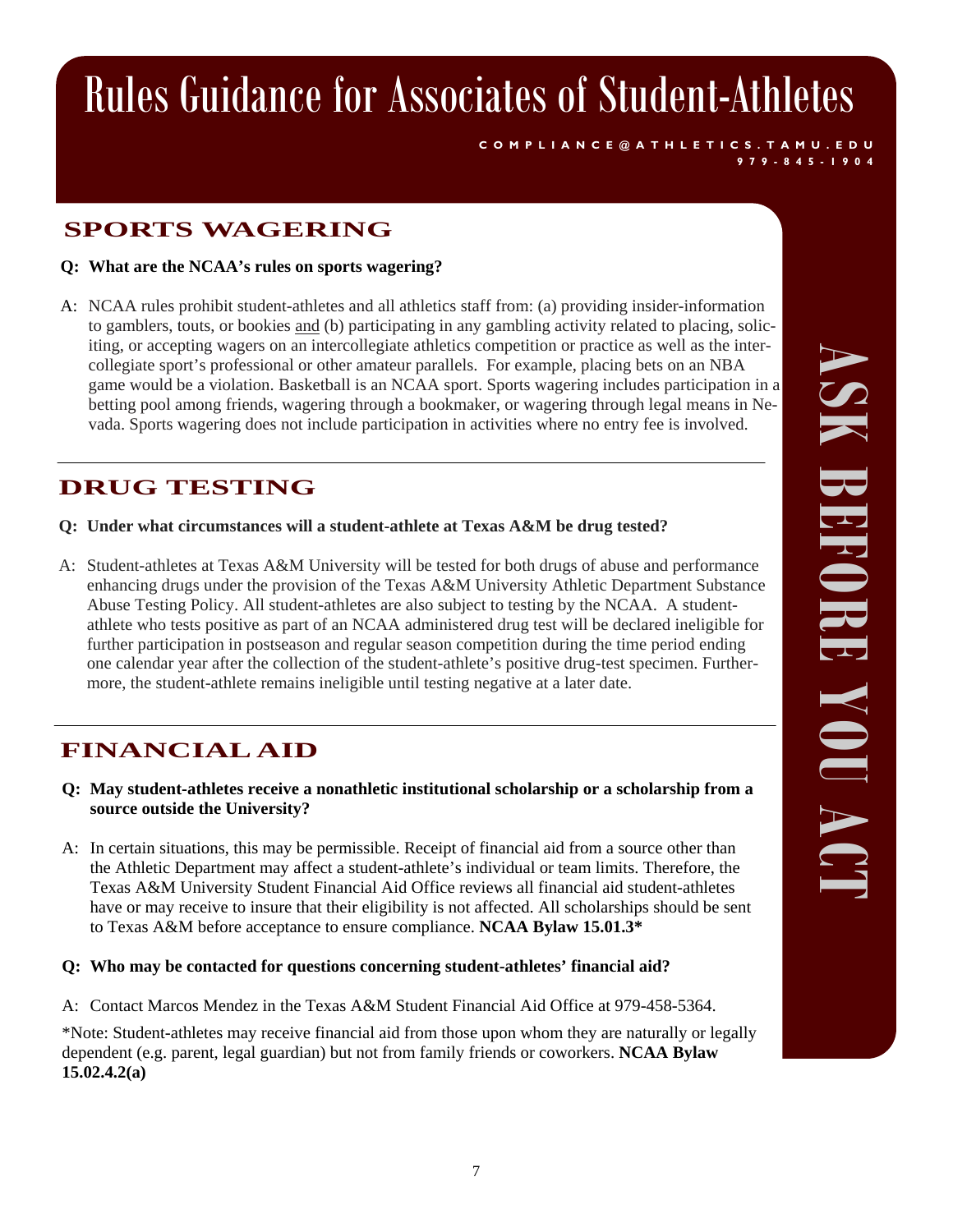## **MEDICAL EXPENSES**

**Q: May Texas A&M University provide medical expenses in instances where student-athletes become ill or injured?** 

**COMPLIANCE@ATHLETICS.TAMU.EDU** 

**979-845-1904** 

- A: Identified medical expense benefits identified by the NCAA as incidental to a student-athlete's participation in intercollegiate athletics that may be provided (subject to available funds) by Texas A&M University are:
	- Medical insurance:
	- Death and dismemberment insurance for travel connected with intercollegiate athletics competition and practice;
	- Drug-rehabilitation expenses;
	- Counseling expenses related to the treatment of eating disorders;
	- Special individual expenses resulting from a permanent disability that precludes further athletics participation. The illness or injury producing the disability must have occurred while the student-athlete was enrolled at the institution, or while the prospective student-athlete was on an official paid visit to the institution's campus. An institution or outside agency, or both, may raise money through donations, authorized benefits or like activities to assist the student-athlete or a prospective student-athlete. All funds secured shall be controlled by the institution, and the money shall be used exclusively to meet these expenses;
	- Medical examinations at any time;
	- Glasses, contact lenses or protective eyewear (e.g., goggles) required by student-athletes for visual correction in order to participate in intercollegiate athletics;
	- Expenses for medical treatment (including transportation and other related costs). Such expenses may include the cost of traveling to the location of medical treatment or the provision of actual and necessary living expenses for the student-athlete to be treated at a site on or off the campus during the summer months while the student-athlete is not actually attending classes. Medical documentation shall be available to support the necessity of the treatment at the location in question; and
	- Medical expenses (including surgical expenses, medication, rehabilitation and physical therapy expenses and dental expenses). **NCAA Bylaw 16.4.1**

#### **Q: How do Texas A&M Athletics and a student-athlete's insurance combine to pay a studentathlete's medical expenses?**

A: The athletic department is self insured for sports-related injuries up to \$10,000 on all student-athletes. This means that any claim for benefits will first be filed with the studentathletes personal insurance company. After their policy has paid or denied its portion, the Athletic Department will pay the unpaid balance, including any deductible and copayments. It is the responsibility of the studentathlete to provide current medical insurance coverage information to the staff athletic trainer of their respective sport.

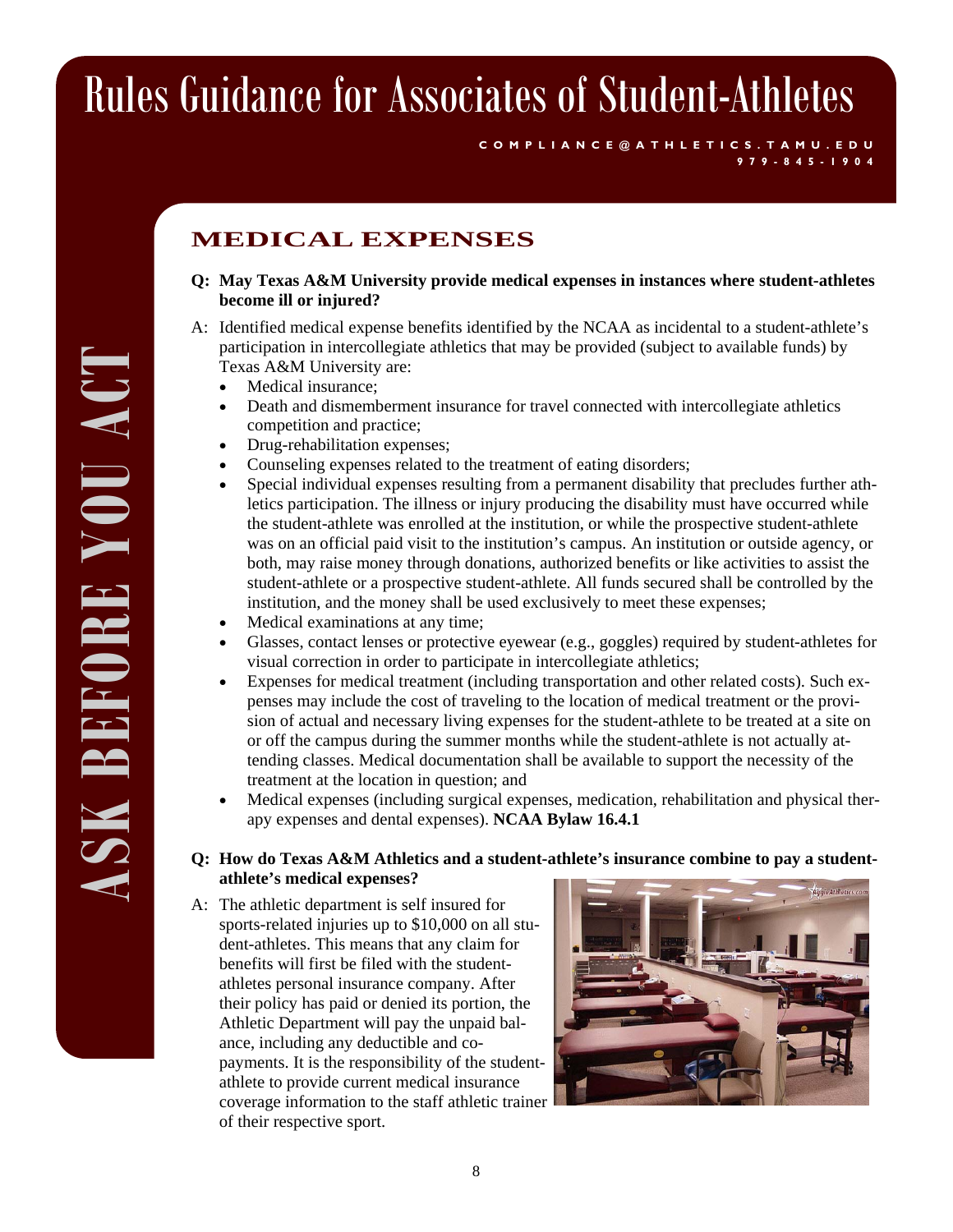**COMPLIANCE@ATHLETICS.TAMU.EDU** 

**979-845-1904** 

## **MEDICAL EXPENSES CONT.**

- **Q: What assistance might be provided to relatives and friends if a student-athlete became seriously ill?**
- A: Texas A&M University may pay transportation, housing, and meal expenses for parents, spouse, and other student-athletes to be present in situations in which a student-athlete suffers a lifethreatening illness or injury. **NCAA Bylaw 16.6.1.3**
- **Q: What assistance might be provided to a student-athlete and his/her spouse, children and other student-athletes in the event of a serious illness or injury to an immediate family member?**
- A: An institution may pay transportation, housing and meal expenses for a student-athlete's spouse and children and any other student-athlete to be present in situations in which a family member or legal guardian of the student-athlete suffers a life-threatening injury or illness, or in the event of a family member's or legal guardian's death, to provide the student-athlete's spouse and children and any other student-athlete with such expenses in conjunction with funeral arrangements. **NCAA Bylaw 16.6.1.3.1**

## **ADDITIONAL FUNDS**

### **Q: What additional assistance might be offered to student-athletes?**

**A:** A student-athlete may request additional financial assistance (with no obligation to repay such aid) from two separate funds established by the NCAA. The Special Assistance Fund and Student-Athlete Opportunity Fund are funds approved by the NCAA to assist student-athletes with special financial needs, for example: family crises, medical emergencies and other special circumstances. Additionally, The institution may provide reasonable transportation in conjunction with the use of the special assistance funds.

The receipt of money from these funds is not included in determining the permissible amount of financial aid that a member institution may award to a student-athlete. However, institutions and conferences are not allowed to use money received from the fund to finance salaries, grants-in-aid (other than summer school) for student-athletes with remaining eligibility, capital improvements, stipends and outside athletics development opportunities for student-athletes (e.g., participation in a sports camp or clinic, private sports-related instruction, greens fees, batting cage rental, outside foreign tour expenses).

100 DOLLARS R Security leader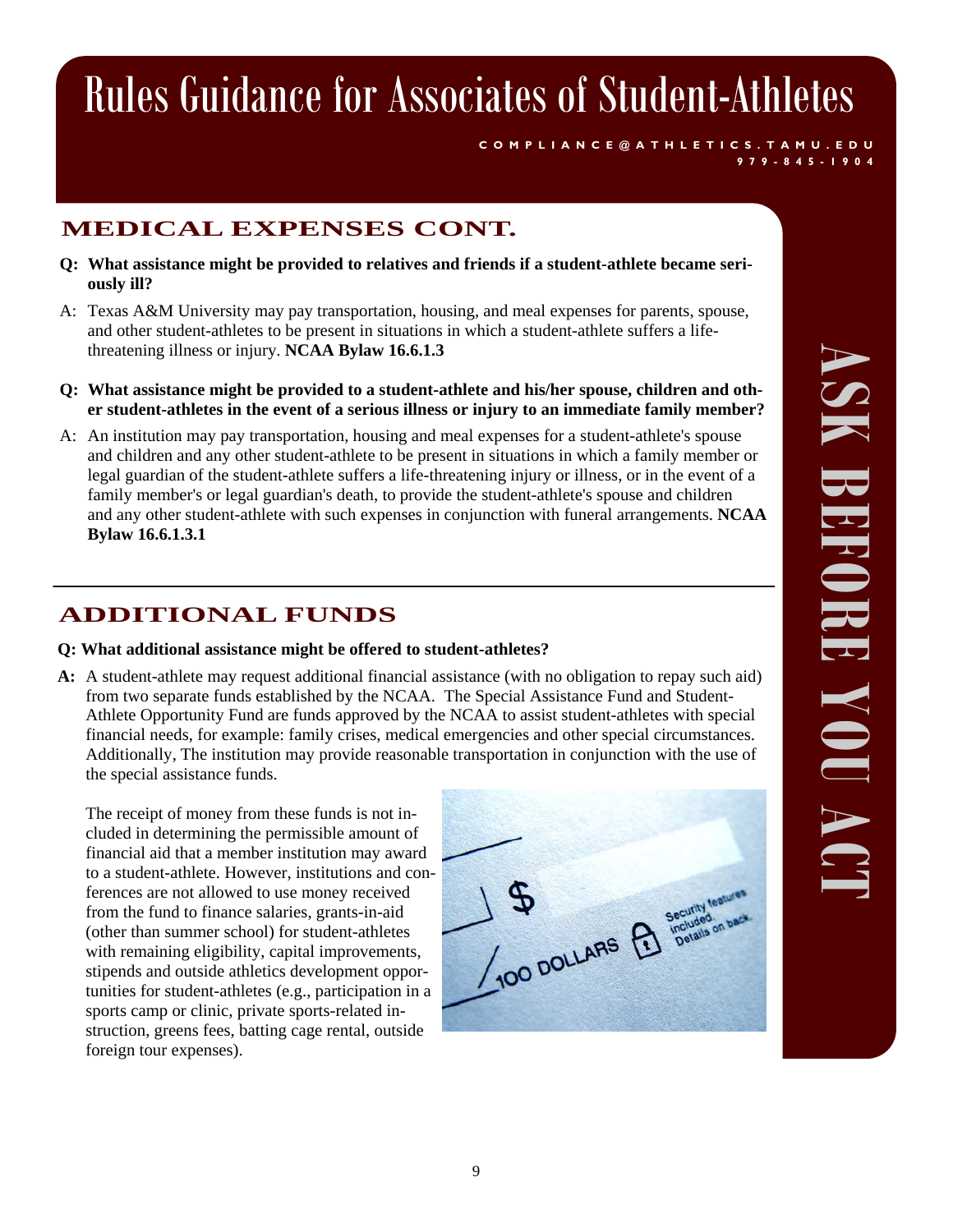#### **COMPLIANCE@ATHLETICS.TAMU.EDU 979-845-1904**

## **PRACTICE (COUNTABLE ATHLETICALLY RELATED ACTIVITIES)**

#### **Q: Are there time limits placed on countable (required) athletically related activities?**

- A: Yes. During the playing season a student-athlete's participation in athletically related activities shall be limited to a maximum of four hours per day and twenty hours per week. Outside of the playing season during the academic year, student-athletes may participate in conditioning activities for a maximum of eight hours per week. In all sports except football, a maximum of two of the eight hours may be spent on individual skill-related instruction. In Bowl Subdivision Football, activities between the institution's last contest and January  $1<sup>st</sup>$  are limited to required weight-training, conditioning and the review of game film. A student-athlete's participation in such activities must be limited to a maximum of eight hours per week, of which no more than two hours per week may be spent on the viewing of film. In addition, any disciplinary action that involves athletic exercises (e.g., extra running) is a countable activity and therefore impermissible on the day of a competition after the competition is completed and impermissible outside the period of the year when such athletic activities are not permitted. Lastly, with limited exceptions, no countable athletically related activities may occur between midnight and 5:00 a.m. **NCAA Bylaw 17.1.6**
- **Q: Are there occasions when time limits for required athletically related activities do not apply?**
- A: Yes. Daily and weekly hour limitations do not apply:
	- To athletically related activities occurring during any preseason practice prior to the first day of classes or first scheduled contest (whichever occurs first).
	- During Texas A&M University's official vacation periods.
	- All competition and any associated athletically related activities on the day of competition count as three hours regardless of the actual duration of these activities. For example, a sixhour competition round of golf will only count as three hours for purposes of time limitations. **NCAA Bylaw 17.1.6.3**

#### **Q: May athletically related activities be required every day of the week?**

A: During the playing season, each student-athlete must be given at least one calendar day off per week from all athletically related activities (there is an exception during participation in the conference championship and the postseason championship and any postseason certified bowl games or National Invitation Tournaments and a limited exception for men's and women's basketball). Further, outside the 20-hour per week playing season, athletically related activities are prohibited during two calendar days per week. **NCAA Bylaw 17.1.6.4 & 17.1.6.5** 

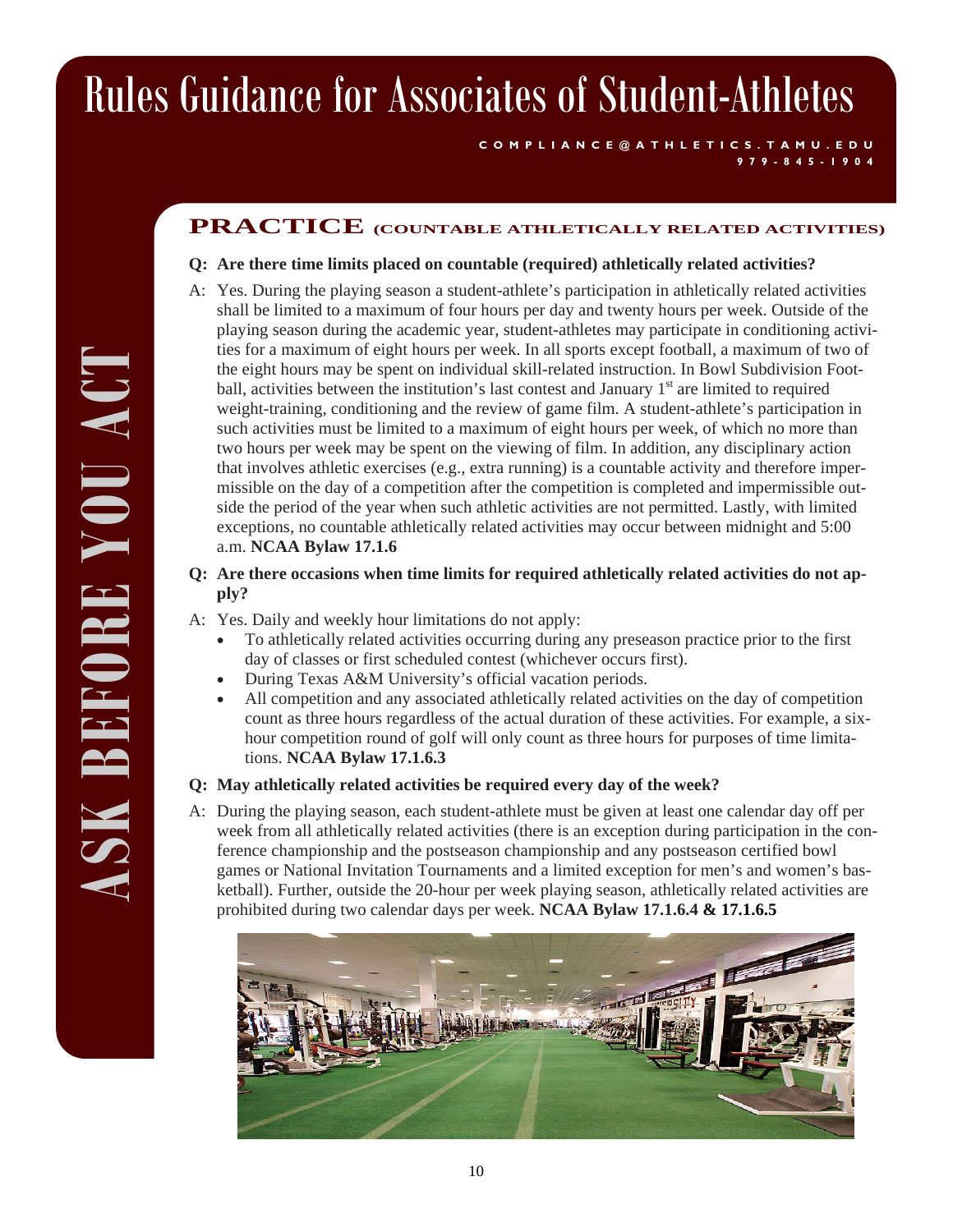**COMPLIANCE@ATHLETICS.TAMU.EDU 979-845-1904** 

## **SUPPORT SERVICES**

- **Q: What student support services may Texas A&M provide for student-athletes subject to available funds?**
- A: Texas A&M has general academic counseling and tutoring services available to all student-athletes. Such counseling and tutoring services is provided by the department of athletics. In addition, an institution may finance other academic and support services that the institution, at its discretion, determines to be appropriate and necessary for the academic success of its student-athletes. Specific benefits Texas A&M may provide include the following subject to the established parameters and available funding.
	- 1. Use of institutionally owned computers and typewriters on a check-out and retrieval basis; however, typing/word processing/editing services or costs may not be provided, even if typed reports and other papers are a requirement of a course in which a student-athlete is enrolled;
	- 2. Use of copy machines, fax machines and the Internet, including related long-distance charge, provided the use is for purposes related to the completion of required academic course work;
	- 3. Course supplies (e.g., calculators, art supplies, computer disks, subscriptions), provided such course supplies are required of all students in the course and specified in the institution's catalog or course syllabus or the course instructor indicates in writing that the supplies are required;
	- 4. Cost of a field trip, provided the field trip is required of all students in the course and the fee for such trips is specified in the institution's catalog; and
	- 5. Non-electronic day planners.

## **ETHICAL CONDUCT**

Ethical conduct is everyone's responsibility. Do your part and familiarize yourself with these critical NCAA, SEC and Texas A&M Rules. Unethical conduct includes, but is not limited to, the following:

- Refusal to furnish information relevant to an investigation of a possible violation of NCAA regulation when requested to do so by the NCAA or the student-athlete's institution;
- Knowing involvement in arranging for fraudulent academic credit or false transcripts for a prospective or an enrolled student-athlete;
- Knowing involvement in offering or providing a prospective or enrolled student-athlete an improper inducement, extra benefit or improper financial aid;
- Knowingly furnishing the NCAA or the student-athlete's institution false or misleading facts concerning the individual's involvement in or knowledge of matters relevant to a possible violation of an NCAA regulation;
- Receipt of benefits by a Texas A&M staff member for facilitating or arranging a meeting between a student-athlete and an agent, financial advisor or a representative of these (e.g., runner);
- Knowing involvement in providing a banned substance or impermissible supplement to studentathletes, or knowingly providing medications to student-athletes contrary to medical licensure, commonly accepted standards of care in sports medicine practice, or state and federal law;
- Failure to provide complete and accurate information to the NCAA, Eligibility Center or institution's admission's office regarding an individual's academic record (e.g., schools attended, completion of coursework, grades and test scores);
- Fraudulence or misconduct in connection with entrance or placement examinations
- Engaging in any athletics competition under a false name or with intent to otherwise deceive; or
- Failure to provide complete and accurate information to the NCAA, Eligibility Center or the institution's athletics department regarding an individual's amateur status.